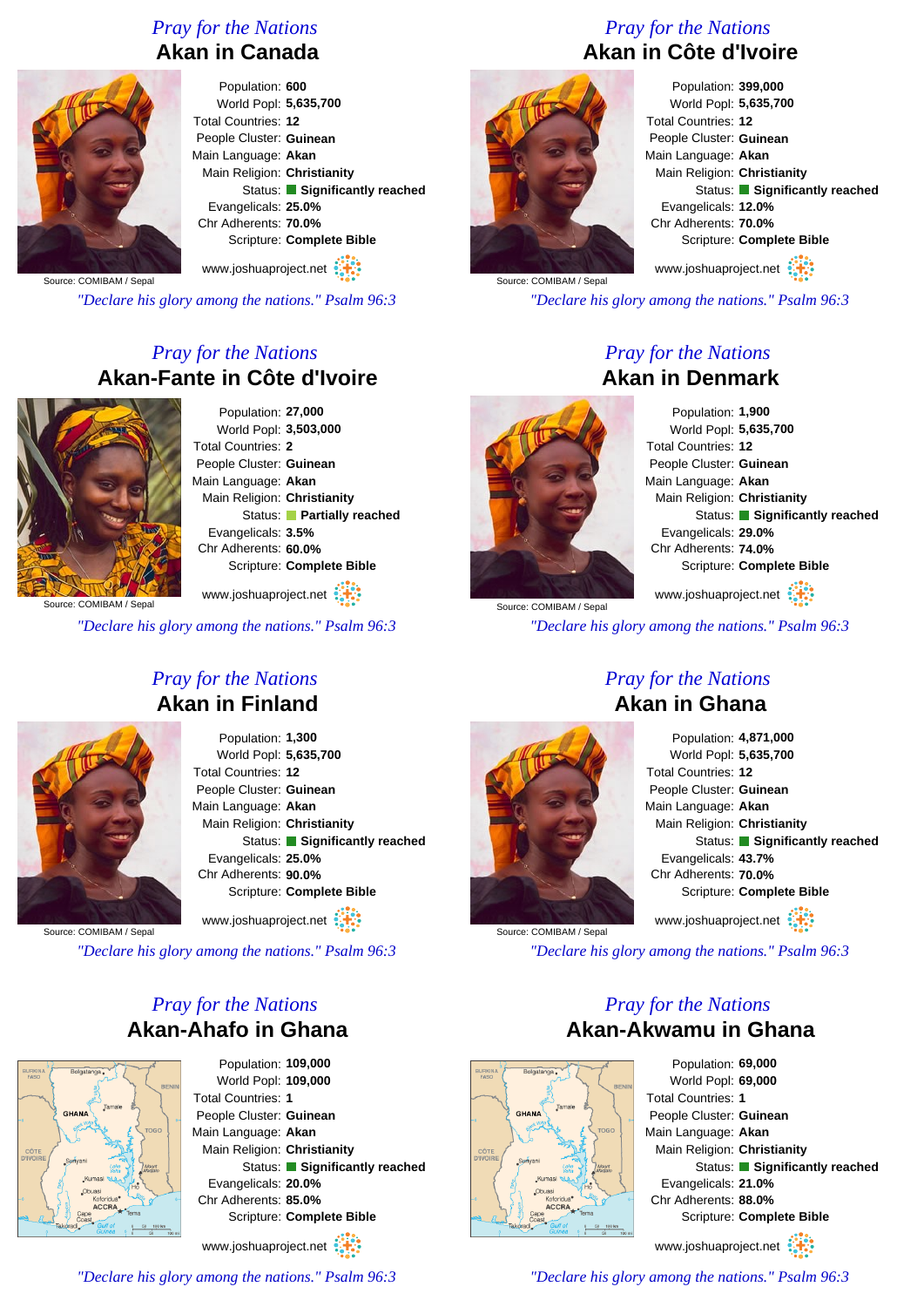## *Pray for the Nations* **Akan-Akwapem in Ghana**



Population: **795,000** World Popl: **795,000** Total Countries: **1** People Cluster: **Guinean** Main Language: **Akan** Main Religion: **Christianity** Status: **Significantly reached** Evangelicals: **22.0%** Chr Adherents: **92.0%** Scripture: **Complete Bible**

www.joshuaproject.net

*"Declare his glory among the nations." Psalm 96:3*

# *Pray for the Nations* **Akan-Asen in Ghana**



Population: **180,000** World Popl: **180,000** Total Countries: **1** People Cluster: **Guinean** Main Language: **Akan** Main Religion: **Christianity** Status: **Significantly reached** Evangelicals: **21.0%** Chr Adherents: **80.0%** Scripture: **Complete Bible**

www.joshuaproject.net

*"Declare his glory among the nations." Psalm 96:3*

### *Pray for the Nations* **Akan-Fante in Ghana**



Population: **3,476,000** World Popl: **3,503,000** Total Countries: **2** People Cluster: **Guinean** Main Language: **Akan** Main Religion: **Christianity** Status: **Significantly reached** Evangelicals: **33.7%** Chr Adherents: **62.0%** Scripture: **Complete Bible**

www.joshuaproject.net

Source: COMIBAM / Sepal

*"Declare his glory among the nations." Psalm 96:3*

### *Pray for the Nations* **Akan in Italy**



Population: **49,000** World Popl: **5,635,700** Total Countries: **12** People Cluster: **Guinean** Main Language: **Akan** Main Religion: **Christianity** Status: **Significantly reached** Evangelicals: **15.0%** Chr Adherents: **70.0%** Scripture: **Complete Bible**

Source: COMIBAM / Sepal www.joshuaproject.net *"Declare his glory among the nations." Psalm 96:3*

# *Pray for the Nations* **Akan-Akyem in Ghana**



Population: **1,042,000** World Popl: **1,042,000** Total Countries: **1** People Cluster: **Guinean** Main Language: **Akan** Main Religion: **Christianity** Status: **Significantly reached** Evangelicals: **21.0%** Chr Adherents: **91.0%** Scripture: **Complete Bible** www.joshuaproject.net

*"Declare his glory among the nations." Psalm 96:3*

### *Pray for the Nations* **Akan-Dankyira in Ghana**

Population: **157,000** World Popl: **157,000** Total Countries: **1** People Cluster: **Guinean** Main Language: **Akan** Main Religion: **Christianity** Status: **Significantly reached** Evangelicals: **18.0%** Chr Adherents: **70.0%** Koforidua<br>**ACCRA** Scripture: **Complete Bible** www.joshuaproject.net

*"Declare his glory among the nations." Psalm 96:3*

#### *Pray for the Nations* **Akan-Kwawu in Ghana**



**GHANA** 

Population: **562,000** World Popl: **562,000** Total Countries: **1** People Cluster: **Guinean** Main Language: **Akan** Main Religion: **Christianity** Status: **Significantly reached** Evangelicals: **20.0%** Chr Adherents: **85.0%** Scripture: **Complete Bible** www.joshuaproject.net

*"Declare his glory among the nations." Psalm 96:3*

### *Pray for the Nations* **Akan in Liberia**



www.joshuaproject.net

*"Declare his glory among the nations." Psalm 96:3*



Source: COMIBAM / Sepal